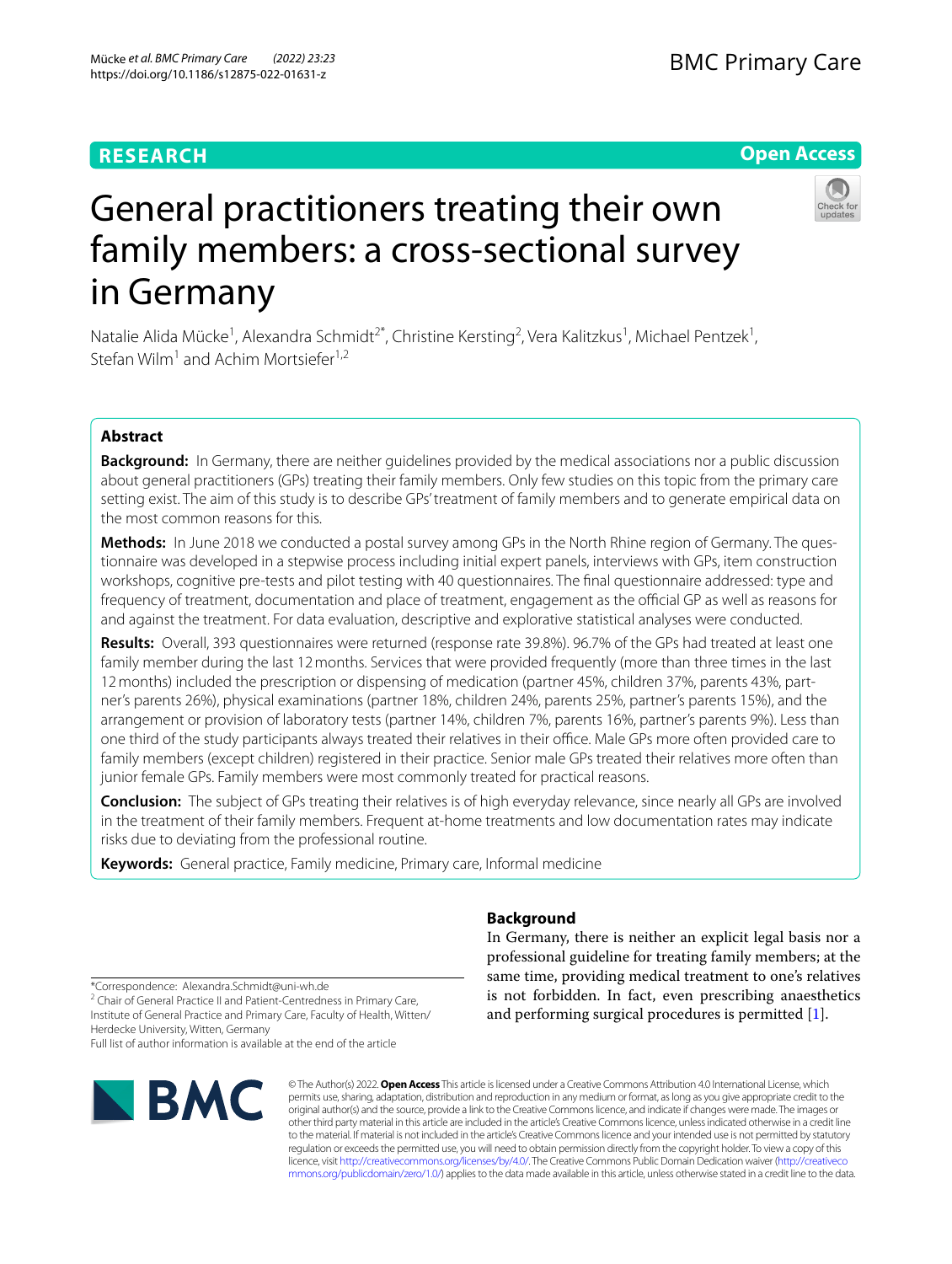According to § 12 (3) of the (Model) Professional Code for Physicians of the German Medical Association (2018), physicians are permitted to treat their relatives at no cost or at a reduced fee [[2](#page-9-1)]. Irrespectively of receiving payment, all treatments are covered by the professional liability insurance. Informal treatments of relatives without payment do not even have to be performed in the GP's office in order for the costs to be covered.

Unlike Germany, in many other countries the topic of treating family members is the subject of controversial debate, and clear recommendations are often provided. In the United States, the Code of Medical Ethics of the American Medical Association [\[3\]](#page-9-2) clearly recommends not providing any treatment to relatives. For physicians in Australia, the Medical Board of Australia (2014) states: "Whenever possible, avoid providing medical care to anyone with whom you have a close personal relationship" [[4\]](#page-9-3). In Brazil, medical practice has since 1932 been regulated by a decree that explicitly prohibits the treatment of family members of the same household sufering from a serious illness or addiction. Exceptions are made for regions where physicians are scarce [[5\]](#page-9-4). Similar recommendations and views exist in the United Kingdom, Canada, Norway, and the Netherlands  $[6–10]$  $[6–10]$ . However, none of the international recommendations for treating own relatives refer to emergency situations, where treatment should be provided without hesitation  $[3, 4, 6, 7, 11, 12]$  $[3, 4, 6, 7, 11, 12]$  $[3, 4, 6, 7, 11, 12]$  $[3, 4, 6, 7, 11, 12]$  $[3, 4, 6, 7, 11, 12]$  $[3, 4, 6, 7, 11, 12]$  $[3, 4, 6, 7, 11, 12]$  $[3, 4, 6, 7, 11, 12]$ .

Taking a specifc look at GPs reveals difering opinions when it comes to treating relatives [\[13](#page-10-0)]. A systematic review by Scarff and Lippmann (2012) indicates that physicians are aware of the complex ethical issues associated with treating relatives. Factors infuencing their decision are the involvement of other colleagues, guidelines or legal regulations, and the relative's clinical situation. The latter is determined mainly by the severity of the disease, the urgency of treatment, the availability of other physicians, and whether the condition falls within the physician's specialisation [[14\]](#page-10-1). Similar to this, the results of a qualitative study among 449 GPs in the Netherlands described the process of deciding for or against treating a family member: The GP first got a general overview before identifying what disease was involved and in what kind of setting the treatment should be provided. Other common considerations were: The risk of disrupting the actual doctor-patient relationship, the level of confdence in one's own medical knowledge/skills, an assessment of the consequences of possible treatment errors, the importance of work-life balance, and the impact on the relationship with the relative [\[15\]](#page-10-2). Focusing not only on factors infuencing the decision whether to treat family members, but also on the consequences associated with it, Reagan et al. (1994) showed that treatment of family members might be burdensome for GPs. According to

their cross-sectional study among more than 2000 ambulatory care physicians from Oregon, physicians were concerned that they may not have obtained a full medical history or performed physical examinations in full, and were unsure as to whether they adequately assessed their relatives' complaints [[16](#page-10-3)].

Whereas treatment of family members is controversially discussed in other countries, in Germany there has hardly been any discussion of aspects that need to be considered when treating relatives [\[17](#page-10-4)]. As a consequence, little is known about GPs' treatment of family members in Germany. Against this backdrop, our study aimed to generate empirical data for Germany and thereby (1) describe GPs' treatment of relatives, with a comparison of those registered and unregistered as patients in the own practice (2) identify GP characteristics infuencing the frequency of treating relatives, and (3) assess the most common reasons for and against treating relatives.

#### **Methods**

This paper is reported in accordance with the STROBE statement [[18](#page-10-5)].

#### **Study design**

The study was designed as a cross-sectional survey.

#### **Setting and participants**

The survey was conducted by the Institute of General Practice, Heinrich-Heine-University Düsseldorf, Germany, and addressed GPs located in the North Rhine region in Germany. Based on the publicly accessible register of the Association of Statutory Health Insurance Physicians North Rhine, all physicians listed as GPs were eligible for participation. This included also some paediatric specialists. Physicians working in the inpatient health sector or in specialised outpatient facilities and physicians working solely as psychotherapists were excluded. In Germany, the specialist training for a GP lasts 5years (containing 2 years in general medicine in outpatient primary care and 1 year in internal medicine in acute inpatient care). The treatments conducted by GPs cover all aspects of family medicine except for gynaecology. In urban areas treatment of children is often delegated to paediatrics. In addition, 40 practices which were recruited for pilot testing were excluded from the main study.

#### **Sampling and recruitment**

In June 2018, a random sample of 1000 physicians fulflling the inclusion criteria was invited to participate. When inviting GPs, a stratifed approach regarding sex and practice location was used so that the sample consisted of an equal number of male and female GPs established in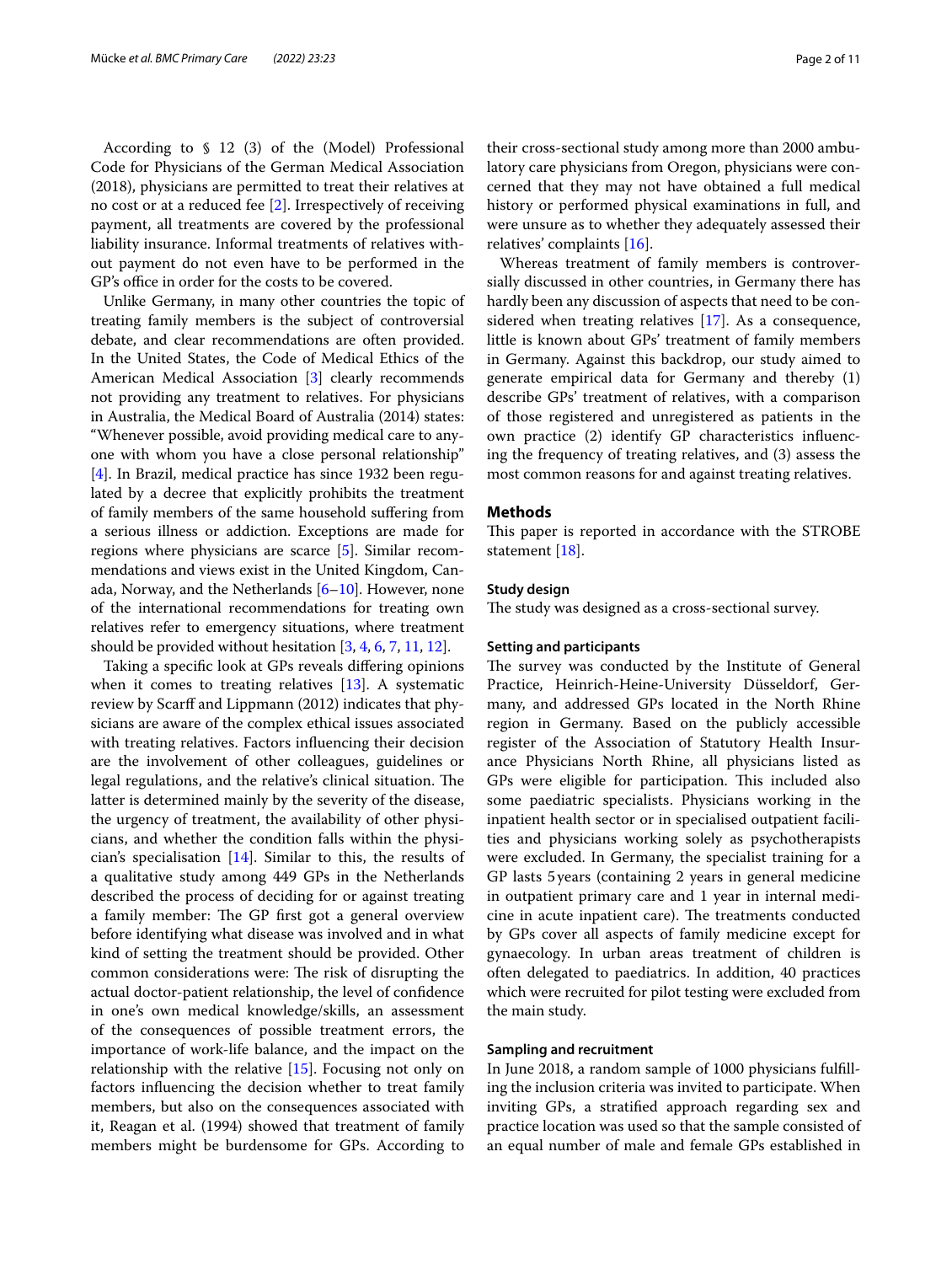practices located in rural and urban regions. Due to this approach the sample invited was representative for the North Rhine region with regard to sex, while GPs practicing in rural areas were overrepresented (only about 40% of the practices are considered rural in Germany  $[19]$  $[19]$ ). This allowed us to take a closer look on the differences in treating relatives in terms of practicing in rural and urban areas. All GPs received the study documents via post. The postal invitation included written information, the questionnaire and a stamped return envelope. Participants were also given the opportunity to return the completed questionnaires via fax.

## **Variables and data sources**

The written questionnaire was developed by means of a multilevel approach according to Pentzek et al. (2012) [[20\]](#page-10-7) and to recommendations of the Institute for Quality Assurance and Transparency in Health Care (2017) [\[21](#page-10-8)]. First, a systematic literature search, focus groups and interviews with GPs were conducted in order to explore relevant topics to be assessed in the survey. These topics were reflected upon and amended with experts before drafting a first questionnaire version. The draft questionnaire was pre-tested cognitively and pilot tested with GPs to further develop and optimise it.

The final 7-page questionnaire consisted of 87 items. Among others, it addressed

- A) The frequency, content, place and documentation of treating family members during the last 12months (stratifed for spouse/life partner, children, parents and spouse's parents);
- B) Sociodemographic characteristics of the participants;
- C) Reasons for and against treating family members in the past on a 6-point Likert scale ranging from 0 ("never the reason for treatment") to 5 ("very often the reason for treatment") or rather 0 ("never the reason against treatment") to 5 ("very often the reason against treatment") with one free-text feld in each case for adding further reasons for and against treating family members;
- D) Free-text feld for additional comments.

#### **Bias**

In order to minimise the risk of bias due to study nonresponse and to generate reliable results, several strategies were applied to achieve a sufficient sample size: Assuming a response rate of 30%, 1000 GPs were invited to achieve a sample size of at least 300. All GPs received the study documents via post in conspicuous colourful envelopes. The study documents contained an invitation letter that personally addressed the GPs and defned a deadline for returning the completed questionnaire. A stamped return envelope was provided for returning the questionnaire to the study centre. In case of a response rate<20% after 10days, a written reminder was envisaged, but was not necessary. Non-responder interviews were not conducted.

## **Statistical methods**

In order to describe GPs' treatment of family members, reasons for and against it, as well as the well-being associated with it, descriptive statistics were applied for quantitative data. Free-text answers were categorised inductively. Percentages and mean values for all variables are reported for valid cases only. Stratifed by type of family member, diferences regarding treatment of relatives registered at the GPs practice and those not registered as patient at the GPs practice were determined using Pearson's chi-squared test (Fisher's exact test if cells were<5). The nominal significance level for these bivariate analyses was defined as  $p < 0.05$ . The valid cases and response rate difers among single variables as only GPs having a certain type of relative answered the related questions.

Beside these descriptive analyses, linear regressions were performed to identify what GP characteristics infuence the frequency of treating the spouse/life partner, own children, parents and the spouse's parents. The dependent variable was a sum score ranging from 0 to 20, which was calculated on the basis of the frequency of ten diferent treatments (for list of the 10 treatments see Tables [2](#page-4-0), [3](#page-5-0), [4](#page-6-0) and [5\)](#page-7-0) during the last 12months per family member (0=treatment was not provided; 1=treatment was provided once or twice,  $2$ =treatment was provided more than twice). Sex (male/female), household (together with the family member/separated from the family member), practice location (rural/urban), age (years) and practical experience (years) were considered as independent variables. Additionally, a multivariable linear regression was performed with the average sum score for all four groups of family members as a dependent variable. The results of all regression analyses are reported as regression coefficient (Beta) with a 95% confidence interval (CI).

All statistical analyses were performed using IBM SPSS Statistics for Windows, Version 25 (Armonk, New York: IBM Corp.).

## **Results**

## **Participants**

In total 1000 questionnaires were sent out, of which 13 could not be delivered. Of the 987 questionnaires delivered, 393 evaluable questionnaires were returned (response rate: 39.8%). The mean age of the GPs was 54.68 years (standard deviation: 8.82), 51.4% (*n*=202)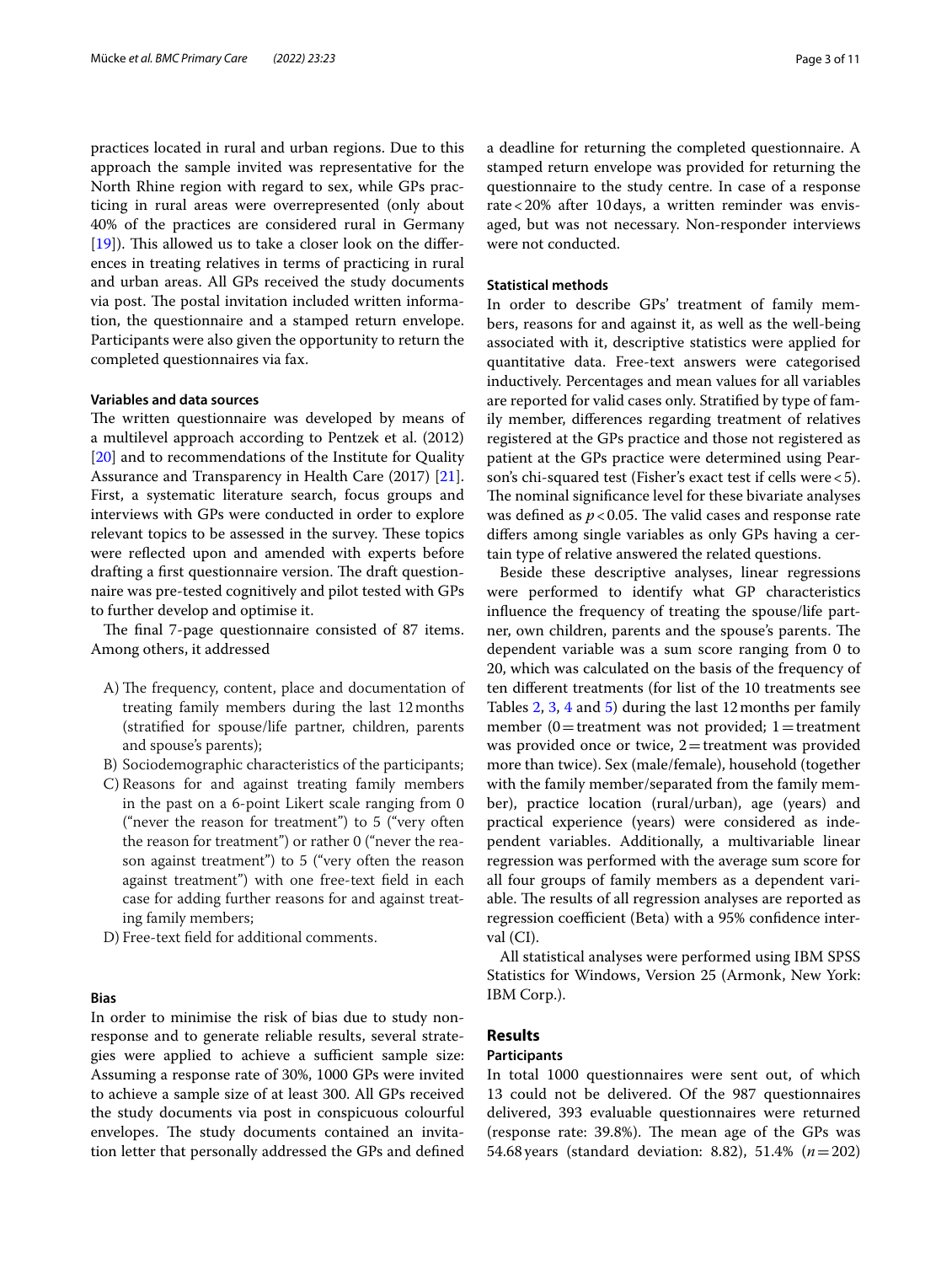were female, resulting in a sample which is representative for the North Rhine region in terms of age and sex  $[22]$  $[22]$ . The average professional experience as a GP amounted to about 19 years. About half of the GPs surveyed practiced in urban settings (*n*=186, 47.3%), which is less than in North Rhine in general (about 60%) [\[19](#page-10-6)]. The other half practiced in rural areas. More details are provided in Table [1](#page-3-0).

### **Description of GPs' treatment of family members**

In total, 380 of the participants (96.7%) had treated a family member in the last 12months. 83.7%  $(n=329)$ even reported being the primary GP of at least one of their relatives. Of the 335 GPs who reported having a spouse, 75.3% stated that the spouse was registered as a patient in their practice (Table [2](#page-4-0)). 77.8% of the 302 children recorded were registered as patients in the respondent GP's own practice (Table [3\)](#page-5-0). Lower rates of being an official GP for their own relatives were found for parents  $(43.1\%)$  and parents-in-law  $(28.0\%)$  (Table [4](#page-6-0) and [5](#page-7-0)).

## *Contents of care*

Most treatments during the last 12months were provided signifcantly more often when the GP was also the primary GP of the relatives (Tables [2](#page-4-0), [3,](#page-5-0) [4](#page-6-0) and [5](#page-7-0)). Only wound care, vaccinations and other injections were provided to a similar extent regardless of whether the relative was officially registered in the practice as a patient. Palliative care of relatives was rarely reported in general.

<span id="page-3-0"></span>

|  |  |  | <b>Table 1</b> Demographics of survey respondents ( $N = 393$ ) |  |
|--|--|--|-----------------------------------------------------------------|--|
|--|--|--|-----------------------------------------------------------------|--|

An analysis of the treatment of family members not officially registered as patients in the GPs' practices revealed that prescribing, recommending or dispensing pharmacotherapy were among the most common care services provided (Tables [2,](#page-4-0) [3](#page-5-0), [4](#page-6-0) and [5](#page-7-0)). In addition, treatment of unregistered spouses/life partners most frequently involved physical examinations (48.8%) and vaccinations (42.9%), whereas referral to a specialist or admission to hospital (10.4%), issuing a medical certifcate (9.2%) and administration of other injections or intravenous treatments (8.9%) were seldom reported (Table [2](#page-4-0)). Treatment of children (Table [3](#page-5-0)), parents (Table [4](#page-6-0)) and spouse's/life partner's parents (Table  $5$ ) not officially registered as patients was less common overall than treatment of spouses/life partners. For unregistered children and parents, the most frequent content of care after pharmacotherapy were physical examinations (children: 63.9%, parents: 42.5%). Additionally, wound care was frequently reported for children (43.6%), while the only frequently provided care contents for the parents of the spouse/life partner was pharmacotherapy.

#### *Treatment place*

Relatives who were registered patients were treated more often in the doctor's office than those who were not officially registered. Non-registered relatives were predominantly treated outside the practice premises (75.5 to 80%). However, as many as 20 to 35.6% of the treatments of registered relatives were not provided in the practice (Tables [2](#page-4-0), [3,](#page-5-0) [4](#page-6-0) and [5](#page-7-0)).

| Characteristic                                       | N   |                         |                           |
|------------------------------------------------------|-----|-------------------------|---------------------------|
| Age, mean $\pm$ SD (min-max)                         | 387 | Years                   | $54.68 \pm 8.82(32 - 79)$ |
| Sex, $n$ $(\%)$                                      | 393 | Female                  | 202 (51.4)                |
| <b>Practice experience</b> , mean $\pm$ SD (min-max) | 377 | Years                   | $18.62 \pm 10.35(1 - 51)$ |
| <b>Practice location</b> , n (%)                     | 393 | Urban                   | 186 (47.3)                |
|                                                      |     | Rural/Suburban          | 207 (52.7)                |
| <b>Medical specialization</b> , $n$ (%)              | 386 | <b>General Practice</b> | 337 (87.3)                |
|                                                      |     | Pediatrician            | 47 (12.2)                 |
|                                                      |     | Other                   | 26(0.7)                   |
| Spouse/life partner, n (%)                           | 383 | Yes                     | 338 (88.2)                |
| Children, n (%)                                      | 358 | No children             | 50 (14.0)                 |
|                                                      |     | 1 Child                 | 59 (16.5)                 |
|                                                      |     | 2 Children              | 157 (43.9)                |
|                                                      |     | 3 children              | 71(18.1)                  |
|                                                      |     | $\geq$ 4 children       | 21(5.9)                   |
| Parents, n (%)                                       | 375 | No parent alive         | 110 (29.3)                |
|                                                      |     | 1 parent alive          | 151 (40.3)                |
|                                                      |     | 2 parents alive         | 114(30.4)                 |
| Spouse's/life partner's parents, n (%)               | 346 | No parent alive         | 129 (37.2)                |
|                                                      |     | 1 parent alive          | 95 (27.4)                 |
|                                                      |     | 2 parents alive         | 122 (35.2)                |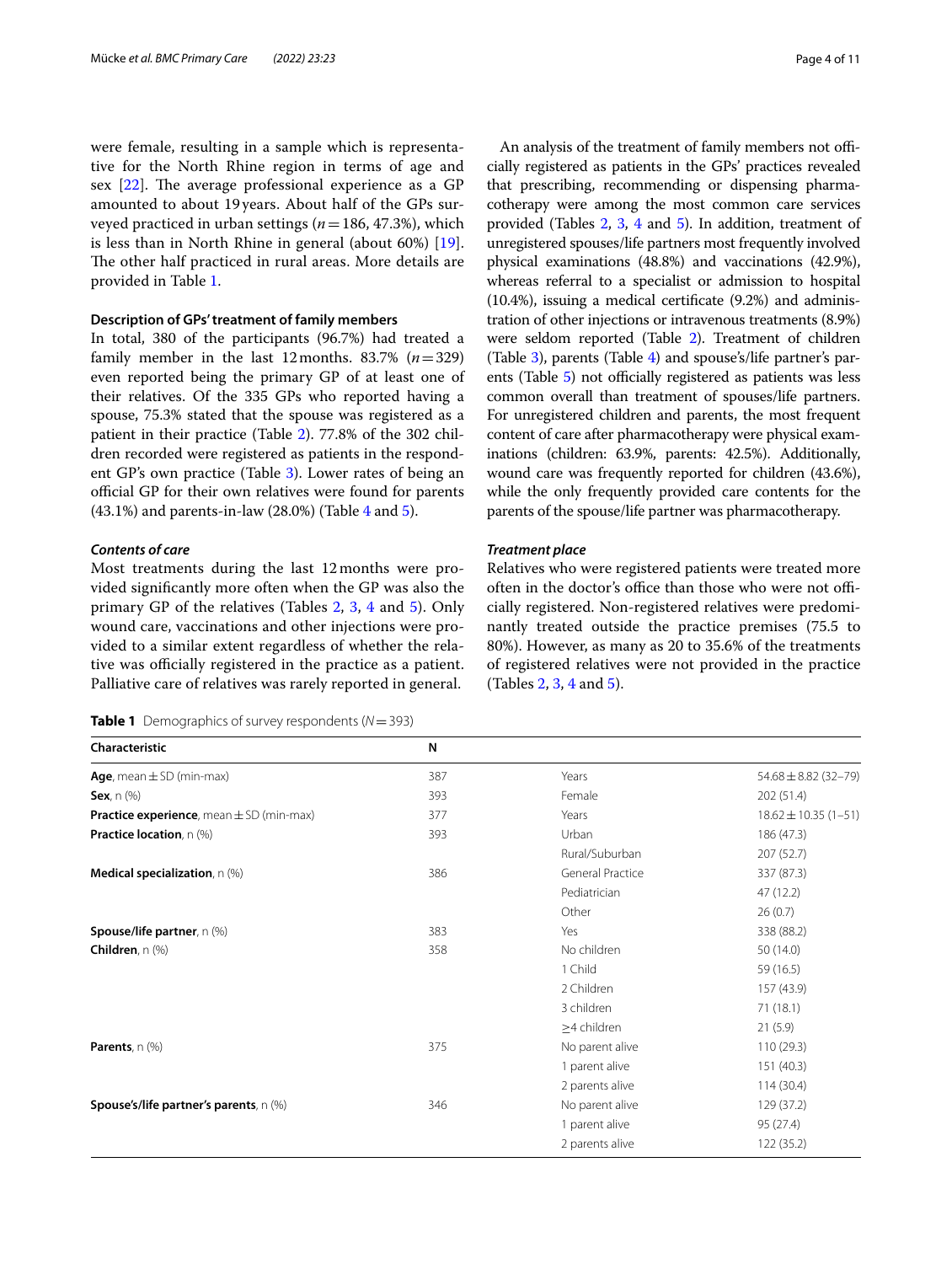<span id="page-4-0"></span>Table 2 Frequency, place and documentation of treatment of spouse/life partner – stratified for unregistered and registered at the GP's practice

|                                                                                       | How often did you provide the following types of treatment to your spouse/life partner in the past 12 months? ( $n=335$ ) |                  |                                |                                                                                |                      |                                |                    |
|---------------------------------------------------------------------------------------|---------------------------------------------------------------------------------------------------------------------------|------------------|--------------------------------|--------------------------------------------------------------------------------|----------------------|--------------------------------|--------------------|
|                                                                                       | A) Spouse/life partner not registered at the GP's<br>practice ( $n = 83$ ), n (%)                                         |                  |                                | B) Spouse/life partner registered at the GP's<br>practice ( $n = 252$ ), n (%) |                      |                                | p-value<br>A vs. B |
|                                                                                       | never                                                                                                                     |                  | 1-2 times $\geq$ 3 times never |                                                                                |                      | $1-2$ times $>3$ times         |                    |
| Physical examination<br>$(n=328)$                                                     | 40 (51.3)                                                                                                                 | 30 (38.5)        | 8(10.3)                        | 59 (23.6)                                                                      | 141 (56.4) 50 (20)   |                                | < 0.001            |
| Technical diagnostics (e.g.,<br>ECG, ultrasound, spirometry)<br>$(n = 330)$           | 68 (86.1)                                                                                                                 | 9(11.4)          | 2(2.5)                         | 137 (54.6)                                                                     | 102 (40.6) 12 (4.8)  |                                | < 0.001            |
| Arranging or providing labo-<br>ratory tests ( $n = 327$ )                            | 59 (77.6)                                                                                                                 | 13(17.1)         | 4(5.3)                         | 46 (18.3)                                                                      | 165 (65.7) 40 (15.9) |                                | < 0.001            |
| Prescribing, recommending<br>or dispensing medication<br>$(n=330)$                    | 31 (39.7)                                                                                                                 | 30(38.5)         | 17(21.8)                       | 13(5.2)                                                                        |                      | $107(42.5)$ 132 (52.4) < 0.001 |                    |
| Wound care (e.g., minor surgi-<br>cal interventions, removing<br>sutures) $(n = 329)$ | 52 (66.7)                                                                                                                 | 54 (30.8)        | 2(2.6)                         | 173 (68.9)                                                                     | 63(25.1)             | 15(6.0)                        | 0.348              |
| Vaccinations ( $n = 328$ )                                                            | 44 (57.1)                                                                                                                 | 32(41.6)         | 1(1.3)                         | 109 (43.4)                                                                     | 136 (54.2)           | 6(2.4)                         | 0.103              |
| Other injections or intrave-<br>nous applications ( $n = 328$ )                       | 74 (96.1)                                                                                                                 | 2(2.6)           | 1(1.3)                         | 195 (77.7)                                                                     | 37 (14.7)            | 19(7.6)                        | 0.001              |
| Referral to a specialist or<br>admission to hospital<br>$(n=328)$                     | 69 (89.6)                                                                                                                 | 7(9.1)           | 1(1.3)                         | 87 (34.7)                                                                      | 127 (50.6) 37 (14.7) |                                | < 0.001            |
| Issuing medical certificates,<br>notification of illness or<br>reports ( $n = 325$ )  | 69 (90.8)                                                                                                                 | 6(7.9)           | 1(1.3)                         | 170 (68.3)                                                                     | 64 (25.7)            | 15(6)                          | < 0.001            |
| Palliative care $(n = 327)$                                                           | 77 (100)                                                                                                                  | 0(0.0)           | 0(0.0)                         | 246 (98.4)                                                                     | 3(1.2)               | 1(0.4)                         | 0.536              |
|                                                                                       | Did you provide the treatments of your spouse/life partner in your doctor's office? <sup>3</sup> ( $n=313$ )              |                  |                                |                                                                                |                      |                                |                    |
|                                                                                       | A) Spouse/life partner not registered at the GP's<br>practice                                                             |                  |                                | B) Spouse/life partner registered at the GP's<br>practice                      |                      |                                | p-value<br>A vs. B |
|                                                                                       | Yes                                                                                                                       | <b>Partially</b> | No                             | Yes                                                                            | Partially            | No                             | p                  |
|                                                                                       | 6(9.2)                                                                                                                    | 7(10.8)          | 52 (80.0)                      | 80 (32.3)                                                                      | 110 (44.4)           | 58 (23.4)                      | < 0.001            |
|                                                                                       | Did you document the treatments of your spouse/life partner? $(n=313)$                                                    |                  |                                |                                                                                |                      |                                |                    |
|                                                                                       | A) Spouse/life partner not registered at the GP's<br>practice                                                             |                  |                                | B) Spouse/life partner registered at the GP's<br>practice                      |                      |                                | p-value<br>A vs. B |
|                                                                                       | Yes                                                                                                                       | Partially        | No                             | Yes                                                                            | Partially            | No                             | p                  |
|                                                                                       | 14(21.5)                                                                                                                  | 9(13.8)          | 42 (64.6)                      | 159 (64.1)                                                                     | 58 (23.4)            | 31(12.5)                       | < 0.001            |

<sup>a</sup> Analysis considered only participants who reported having a spouse/life partner

<sup>b</sup> Analysis considered only participants who reported having provided at least one treatment

#### *Treatment documentation*

Only one half of treatments provided to unregistered family members was documented by the GPs (53.1 to 65.9%). For children and spouses/life partners registered in the practice, treatments remained undocumented in 12.5% (spouses/life partners) and 16.8% (children) of all cases, whereas treatment of registered parents (3.6%) and parents of spouses/life partners (5.1%) remained undocumented less frequently. The data revealed that there is a particular lack of treatment documentation for relatives living in the same household. More details are provided in Tables [2,](#page-4-0) [3,](#page-5-0) [4](#page-6-0) and [5.](#page-7-0)

#### **Factors infuencing the treatment of family members**

The linear regression analyses revealed that the sum score representing the treatment frequency of diferent family members was infuenced by various factors. We checked for the infuencing factors sex, joint household, practice experience, age and practice location (rural/urban). More details are provided in Table [6](#page-8-0).

## *Spouse/life partner*

An analysis of the data of 306 GPs showed that the frequency of treating the spouse/life partner was higher when the GP was male (Beta: 1.12 [95% CI: 0.34–1.90],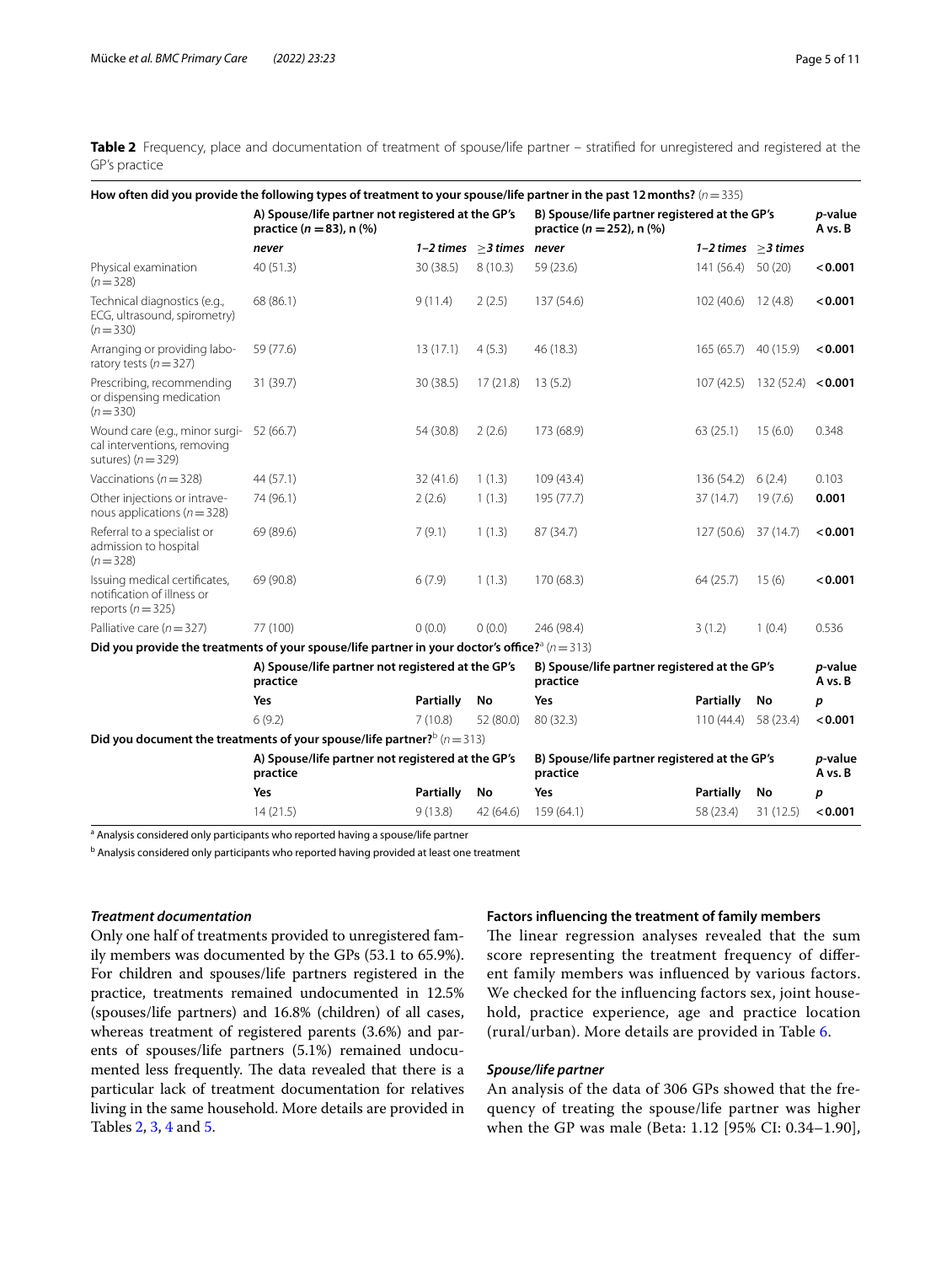<span id="page-5-0"></span>**Table 3** Frequency, place and documentation of treatment of children stratifed for unregistered and registered at the GP's practice

|                                                                                                   | How often did you provide the following types of treatment to your child/children in the past 12 months? $(n=302)$ |                  |                                |                                                                             |                          |           |                    |
|---------------------------------------------------------------------------------------------------|--------------------------------------------------------------------------------------------------------------------|------------------|--------------------------------|-----------------------------------------------------------------------------|--------------------------|-----------|--------------------|
|                                                                                                   | A) Child/children not registered at the GP's prac-<br>tice ( $n = 67$ ), n (%)                                     |                  |                                | B) Child/children registered at the GP's practice<br>$(n = 235)$ , n $(\%)$ |                          |           | p-value<br>A vs. B |
|                                                                                                   | never                                                                                                              |                  | 1-2 times $\geq$ 3 times never |                                                                             | 1-2 times $\geq$ 3 times |           |                    |
| Physical examination<br>$(n=295)$                                                                 | 22(36.1)                                                                                                           | 23(37.7)         | 16(26.2)                       | 45 (19.2)                                                                   | 135(57.7)                | 54(23.1)  | 0.007              |
| Technical diagnostics (e.g.,<br>ECG, ultrasound, spirometry)<br>$(n=292)$                         | 54 (88.5)                                                                                                          | 7(11.5)          | 0(0.0)                         | 67.5 (156)                                                                  | 66 (28.6)                | 9(3.9)    | 0.004              |
| Arranging or providing labo-<br>ratory tests ( $n = 296$ )                                        | 47 (75.8)                                                                                                          | 15(24.2)         | 0(0.0)                         | 77 (32.9)                                                                   | 135 (57.7) 22 (9.4)      |           | < 0.001            |
| Prescribing, recommending<br>or dispensing medication<br>$(n=297)$                                | 18 (29.0)                                                                                                          | 27(43.5)         | 17(27.4)                       | 21(8.9)                                                                     | 120 (51.1) 94 (40.0)     |           | < 0.001            |
| Wound care (e.g., minor surgi- 35 (56.5)<br>cal interventions, removing<br>sutures) ( $n = 295$ ) |                                                                                                                    | 23(37.1)         | 4(6.5)                         | 130 (55.8)                                                                  | 86 (36.9)                | 17(7.3)   | 0.974              |
| Vaccinations ( $n = 295$ )                                                                        | 46 (74.2)                                                                                                          | 16(25.8)         | 0(0.0)                         | 65 (27.9)                                                                   | 137 (58.8)               | 31 (13.3) | < 0.001            |
| Other injections or intrave-<br>nous applications ( $n = 294$ )                                   | 60 (96.8)                                                                                                          | 2(3.2)           | 0(0.0)                         | 220 (94.8)                                                                  | 9(3.9)                   | 3(1.3)    | 0.645              |
| Referral to a specialist or<br>admission to hospital<br>$(n=294)$                                 | 48 (78.7)                                                                                                          | 12(19.7)         | 1(1.6)                         | 109 (46.8)                                                                  | 102(44.8)                | 22(9.4)   | < 0.001            |
| Issuing medical certificates,<br>notification of illness or<br>reports ( $n = 294$ )              | 49 (79.0)                                                                                                          | 13(21.0)         | 0(0.0)                         | 97(41.8)                                                                    | 104(44.8)                | 31 (13.4) | < 0.001            |
| Palliative care ( $n = 293$ )                                                                     | 60 (100.0)                                                                                                         | 0(0.0)           | 0(0.0)                         | 229 (100.0)                                                                 | 0(0.0)                   | 0(0.0)    |                    |
|                                                                                                   | Did you provide the treatments of your child/children in your doctor's office? <sup>3</sup> ( $n=282$ )            |                  |                                |                                                                             |                          |           |                    |
|                                                                                                   | A) Child/children not registered at the GP's<br>practice                                                           |                  |                                | B) Child/children registered at the GP's practice                           |                          |           | p-value<br>A vs. B |
|                                                                                                   | Yes                                                                                                                | Partially        | No                             | Yes                                                                         | Partially                | No        | p                  |
|                                                                                                   | 2(4.1)                                                                                                             | 10(20.4)         | 37 (75.5)                      | 58 (24.9)                                                                   | 92 (39.5)                | 83 (35.6) | < 0.001            |
|                                                                                                   | Did you document the treatments of your child/children? $b(n=281)$                                                 |                  |                                |                                                                             |                          |           |                    |
|                                                                                                   | A) Child/children not registered at the GP's<br>practice                                                           |                  |                                | B) Child/children registered at the GP's practice                           |                          |           | p-value<br>A vs. B |
|                                                                                                   | Yes                                                                                                                | <b>Partially</b> | No                             | Yes                                                                         | Partially                | No        | p                  |
|                                                                                                   | 14(28.6)                                                                                                           | 9(18.4)          | 26(53.1)                       | 135 (58.2)                                                                  | 58 (25.0)                | 39 (16.8) | < 0.001            |

<sup>a</sup> Analysis considered only participants who reporting having at least one child

<sup>b</sup> Analysis considered only participants who reporting having provided at least one treatment

 $p=0.005$ ) and lived with his/her spouse/partner (Beta: 1.52 [95% CI: 0.21–2.83], *p*=0.023).

# [95% CI: 0.01–0.23], *p*=0.028).

## *Own children*

With regard to the treatment of own children, an analysis based on the data of 280 GPs identifed a conjoint household as a single factor signifcantly infuencing the treatment frequency (Beta: 1.09 [95% CI: 0.17-2.00],  $p = 0.019$ ).

## *Own parents*

Analyses based on the data of 235 GPs revealed that the frequency of treating the own parents was slightly

## *Spouse's parents*

An analysis of the frequency of treating the spouse's parents  $(n=190)$  demonstrated that being male was a highly signifcant infuencing factor (Beta: 2.36 [95% CI: 1.20–3.53], *p* < 0.001).

infuenced by the GPs' practical experience (Beta: 0.12

#### *Any family member*

An additional multivariable regression based on the data of 372 GPs revealed three independent predictors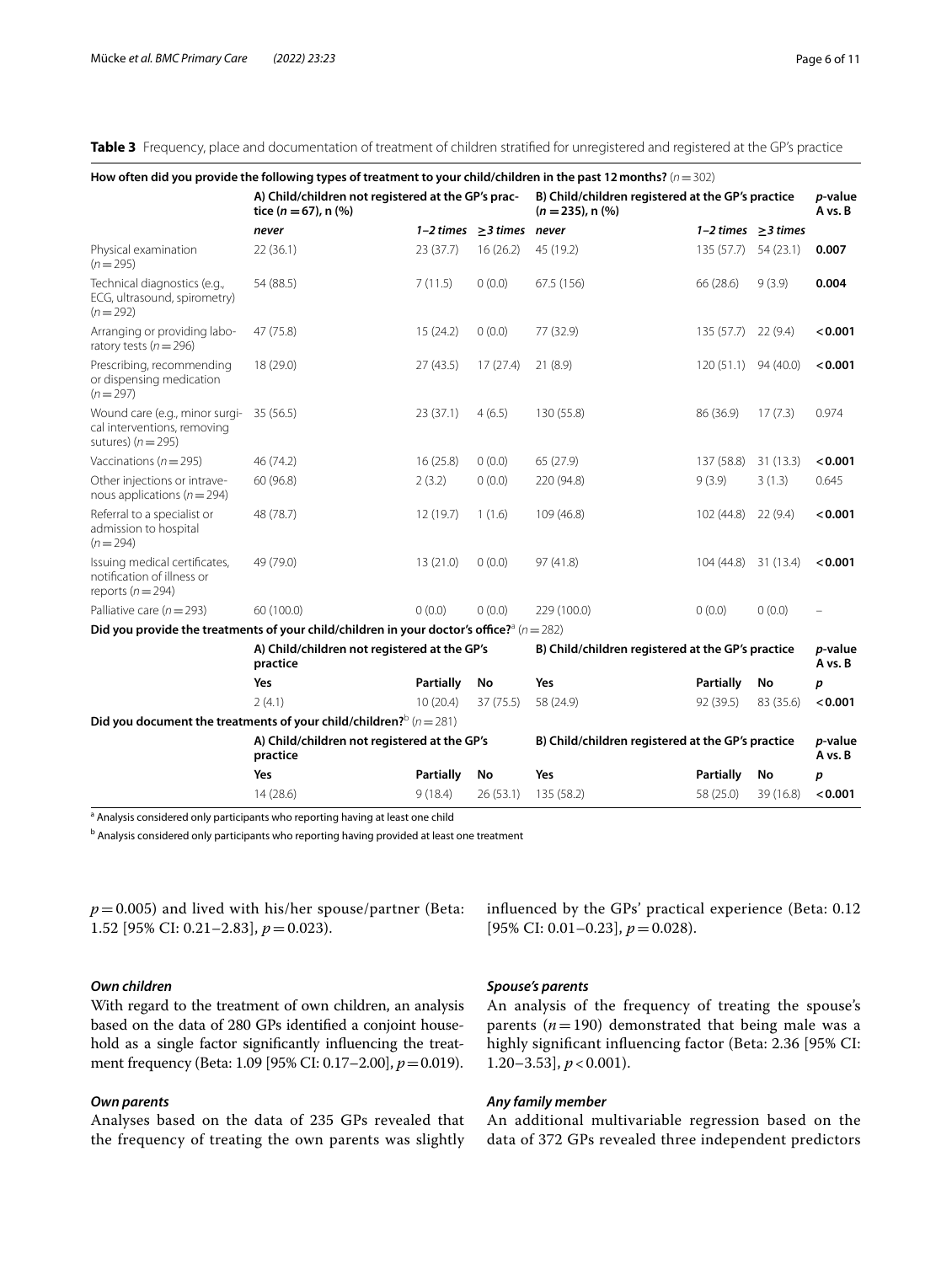<span id="page-6-0"></span>**Table 4** Frequency, place and documentation of treatment of parents – stratifed for unregistered and registered at the GP's practice

|                                                                                                | How often did you provide the following types of treatment to your parents in the past 12 months? $(n=262)$            |                  |                                |                                                                             |                            |                          |                    |
|------------------------------------------------------------------------------------------------|------------------------------------------------------------------------------------------------------------------------|------------------|--------------------------------|-----------------------------------------------------------------------------|----------------------------|--------------------------|--------------------|
|                                                                                                | A) Parent/parents not registered at the GP's prac-<br>tice ( $n = 149$ ), n (%)                                        |                  |                                | B) Parent/parents registered at the GP's practice<br>$(n = 113)$ , n $(\%)$ | <i>p</i> -value<br>A vs. B |                          |                    |
|                                                                                                | never                                                                                                                  |                  | 1-2 times $\geq$ 3 times never |                                                                             |                            | 1-2 times $\geq$ 3 times |                    |
| Physical examination<br>$(n=251)$                                                              | 80 (57.6)                                                                                                              | 44 (31.7)        | 15(10.8)                       | 10(8.9)                                                                     | 52 (46.4)                  | 50 (44.6)                | < 0.001            |
| Technical diagnostics (e.g.,<br>ECG, ultrasound, spirometry)<br>$(n=251)$                      | 128 (92.1)                                                                                                             | 11(7.9)          | 0(0.0)                         | 35(31.3)                                                                    | 57 (50.9)                  | 20 (17.9)                | < 0.001            |
| Arranging or providing labo-<br>ratory tests ( $n = 252$ )                                     | 122 (87.8)                                                                                                             | 13(9.4)          | 4(2.9)                         | 11(9.7)                                                                     | 57 (50.9)                  | 20 (17.9)                | < 0.001            |
| Prescribing, recommending<br>or dispensing medication<br>$(n=252)$                             | 59 (42.4)                                                                                                              | 53 (38.1)        | 27 (19.4)                      | 2(1.8)                                                                      | 26(23.0)                   | 85 (75.2)                | < 0.001            |
| Wound care (e.g., minor surgi- 112 (80.6)<br>cal interventions, removing<br>sutures) $(n=252)$ |                                                                                                                        | 21(15.1)         | 6(4.3)                         | 59 (52.2)                                                                   | 35 (31.0)                  | 19 (16.8)                | < 0.001            |
| Vaccinations ( $n = 252$ )                                                                     | 120 (86.3)                                                                                                             | 18 (12.9)        | 1(0.7)                         | 46 (40.7)                                                                   | 65 (57.5)                  | 2(1.8)                   | < 0.001            |
| Other injections or intrave-<br>nous applications ( $n = 249$ )                                | 132 (95.7)                                                                                                             | 4(2.9)           | 2(1.4)                         | 77 (69.4)                                                                   | 22 (19.8)                  | 12(10.8)                 | < 0.001            |
| Referral to a specialist or<br>admission to hospital<br>$(n=252)$                              | 111 (79.9)                                                                                                             | 21(15.1)         | 7(5.0)                         | 23 (20.4)                                                                   | 45 (39.8)                  | 45 (39.8)                | < 0.001            |
| Issuing medical certificates,<br>notification of illness or<br>reports ( $n = 252$ )           | 133 (95.7)                                                                                                             | 5(3.6)           | 1(0.7)                         | 80 (70.8)                                                                   | 27(23.9)                   | 6(5.3)                   | < 0.001            |
| Palliative care ( $n = 251$ )                                                                  | 138 (99.3)                                                                                                             | 0(0.0)           | 1(0.7)                         | 107 (95.5)                                                                  | 1(0.9)                     | 4(3.6)                   | 0.145              |
|                                                                                                | Did you provide the treatments of your parent/parents in your doctor's office? <sup><math>a</math></sup> ( $n = 205$ ) |                  |                                |                                                                             |                            |                          |                    |
|                                                                                                | A) Parent/parents not registered at the GP's<br>practice                                                               |                  |                                | B) Parent/parents registered at the GP's practice                           |                            |                          | p-value<br>A vs. B |
|                                                                                                | Yes                                                                                                                    | <b>Partially</b> | No                             | <b>Yes</b>                                                                  | <b>Partially</b>           | No                       | p                  |
|                                                                                                | 6(6.5)                                                                                                                 | 9(9.8)           | 77 (83.7)                      | 44 (38.9)                                                                   | 42 (37.2)                  | 27(23.9)                 | < 0.001            |
|                                                                                                | Did you document the treatments of your parent/parents? $\frac{b}{n}$ ( $n = 203$ )                                    |                  |                                |                                                                             |                            |                          |                    |
|                                                                                                | A) Parent/parents not registered at the GP's<br>practice                                                               |                  |                                | B) Parent/parents registered at the GP's practice                           |                            |                          | p-value<br>A vs. B |
|                                                                                                | Yes                                                                                                                    | Partially        | No                             | Yes                                                                         | <b>Partially</b>           | No                       | p                  |
|                                                                                                | 23 (25.3)                                                                                                              | 8(8.8)           | 60 (65.9)                      | 84 (75.0)                                                                   | 24 (21.4)                  | 4(3.6)                   | < 0.001            |

<sup>a</sup> Analysis considered only participants who reporting having at least one parent

<sup>b</sup> Analysis considered only participants who reported having provided at least one treatment

that significantly increased or decreased the frequency of treating any family member: male gender (Beta: 0.82 [95% CI: 0.23–1.41], *p* = 0.006), practice located in urban region (Beta: − 0-64 [95% CI: − 1.19- -0.09], *p* = 0.022) and higher age (Beta: 0.05 [95% CI: 0.02–  $[0.08], p = 0.004$ .

#### **Reasons for treating family members**

Of the reasons for treating family members assessed in the questionnaire, the following three achieved the highest mean values on the scale from 0 ("never the reason") to 5 ("very often the reason"): Practical advantages for relatives (4.32), great confdence of relatives in the GP and his/her medical skills (4.18), and relatives being only mildly ill as well as the necessary treatment being manageable (3.93).

The most important reason for deciding against treatment was that the treatment needed was outside the GPs' area of expertise/routine (3.33). For all reasons addressed in the questionnaire, see Table [7.](#page-8-1)

Inductive categorisation of the free-text answers showed that the most important additionally mentioned reasons for and against treatments were also of a practical nature, i.e., associated with less organisational efort  $(for)$ , but also less objective decisions (against). The factors trust, fnancial aspects and dissatisfaction with the treatment of another GP were also mentioned as reasons for treating relatives.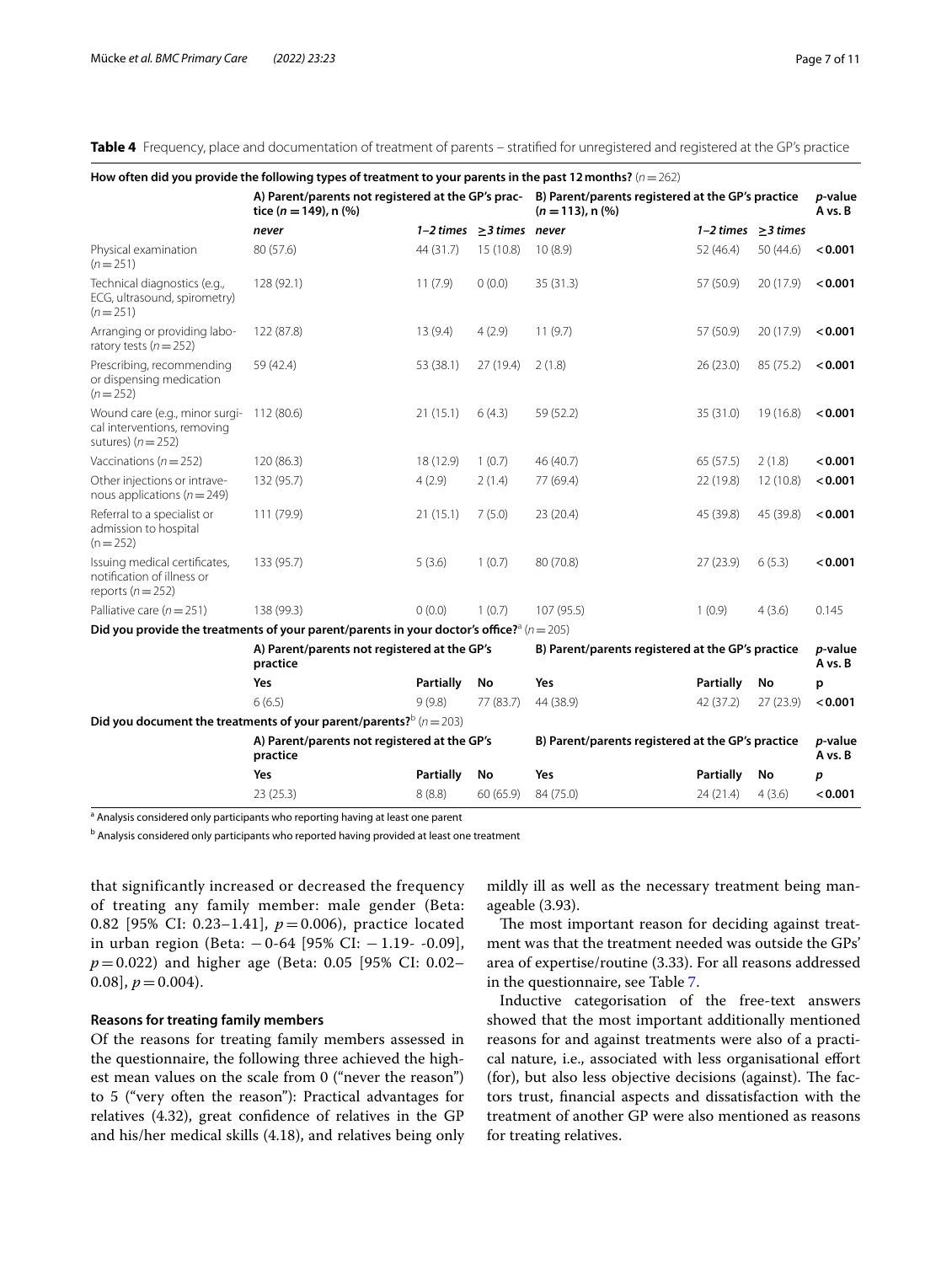<span id="page-7-0"></span>Table 5 Frequency, place and documentation of treatment of spouse's parents – stratified for unregistered and registered at the GP's practice

|                                                                                                |                                                                                                |                  |                                | How often did you provide the following types of treatment to your spouse's/life partner's parents in the past 12 months? ( $n=214$ ) |                          |           |                    |
|------------------------------------------------------------------------------------------------|------------------------------------------------------------------------------------------------|------------------|--------------------------------|---------------------------------------------------------------------------------------------------------------------------------------|--------------------------|-----------|--------------------|
|                                                                                                | A) Spouse's/life partner's parents not registered<br>at the GP's practice ( $n = 154$ ), n (%) |                  |                                | B) Spouse's/life partner's parents registered at<br>the GP's practice $(n = 60)$ , n $(\%)$                                           |                          |           | p-value<br>A vs. B |
|                                                                                                | never                                                                                          |                  | 1-2 times $\geq$ 3 times never |                                                                                                                                       | 1-2 times $\geq$ 3 times |           |                    |
| Physical examination<br>$(n=201)$                                                              | 107 (75.9)                                                                                     | 29(20.6)         | 5(3.5)                         | 4(6.7)                                                                                                                                | 30 (50.0)                | 26(43.3)  | < 0.001            |
| Technical diagnostics (e.g.,<br>ECG, ultrasound, spirometry)<br>$(n=201)$                      | 132 (93.6)                                                                                     | 9(6.4)           | 0(0.0)                         | 12(20.0)                                                                                                                              | 37(61.7)                 | 11(18.3)  | < 0.001            |
| Arranging or providing labo-<br>ratory tests ( $n = 201$ )                                     | 128 (90.8)                                                                                     | 11(7.8)          | 2(1.4)                         | 6(10.0)                                                                                                                               | 61.7(37)                 | 11(18.3)  | < 0.001            |
| Prescribing, recommending<br>or dispensing medication<br>$(n=201)$                             | 96 (68.1)                                                                                      | 25(24.8)         | 10(7.1)                        | 0(0.0)                                                                                                                                | 15(25.0)                 | 45 (75.0) | < 0.001            |
| Wound care (e.g., minor surgi- 124 (87.9)<br>cal interventions, removing<br>sutures) $(n=201)$ |                                                                                                | 15(10.6)         | 2(1.4)                         | 41 (68.3)                                                                                                                             | 15(25.0)                 | 4(6.7)    | 0.003              |
| Vaccinations ( $n = 201$ )                                                                     | 125 (88.7)                                                                                     | 16(11.3)         | 0(0.0)                         | 23 (38.3)                                                                                                                             | 35 (58.3)                | 2(3.3)    | < 0.001            |
| Other injections or intrave-<br>nous applications ( $n = 201$ )                                | 138 (97.9)                                                                                     | 3(2.1)           | 0(0.0)                         | 46 (76.7)                                                                                                                             | 11(18.3)                 | 3(5.0)    | < 0.001            |
| Referral to a specialist or<br>admission to hospital<br>$(n=201)$                              | 124 (87.9)                                                                                     | 17(12.1)         | 0(0.0)                         | 15(25.0)                                                                                                                              | 21 (35.0)                | 24(40.0)  | < 0.001            |
| Issuing medical certificates,<br>notification of illness or<br>reports ( $n = 200$ )           | 136 (96.5)                                                                                     | 5(3.5)           | 0(0.0)                         | 37(62.7)                                                                                                                              | 19 (32.2)                | 3(5.1)    | < 0.001            |
| Palliative care ( $n = 201$ )                                                                  | 141 (100)                                                                                      | 0(0.0)           | 0(0.0)                         | 58 (96.7)                                                                                                                             | 2(3.3)                   | 0(0.0)    | 0.029              |
|                                                                                                |                                                                                                |                  |                                | Did you provide the treatments of your spouse's/life partner's parent/parents in your doctor's office? <sup>3</sup> ( $n=121$ )       |                          |           |                    |
|                                                                                                | A) Parent/parents not registered at the GP's<br>practice                                       |                  |                                | B) Parent/parents registered at the GP's practice                                                                                     |                          |           | p-value<br>A vs. B |
|                                                                                                | Yes                                                                                            | Partially        | No                             | Yes                                                                                                                                   | <b>Partially</b>         | No        | p                  |
|                                                                                                | 8(13.1)                                                                                        | 7(11.5)          | 46(75.5)                       | 29 (48.3)                                                                                                                             | 19 (31.7)                | 12(20.0)  | < 0.001            |
|                                                                                                | Did you document the treatments of your spouse's/life partner's parent/parents? $b(n=120)$     |                  |                                |                                                                                                                                       |                          |           |                    |
|                                                                                                | A) Parent/parents not registered at the GP's<br>practice                                       |                  |                                | B) Parent/parents registered at the GP's practice                                                                                     |                          |           | p-value<br>A vs. B |
|                                                                                                | Yes                                                                                            | <b>Partially</b> | No                             | Yes                                                                                                                                   | <b>Partially</b>         | No        | p                  |
|                                                                                                | 20 (32.8)                                                                                      | 7(11.5)          | 34 (55.7)                      | 53 (89.8)                                                                                                                             | 3(5.1)                   | 3(5.1)    | < 0.001            |

<sup>a</sup> Analysis considered only participants who reported having at least one spouse's/life partner's parent

<sup>b</sup> Analysis considered only participants who reported having provided at least one treatment.

## **Discussion**

Nearly all GPs participating in the survey had treated a family member in the last 12 months, most commonly by prescribing or recommending medications and providing physical examinations. About 84% of the GPs had treated at least one registered relative. All types of treatment were performed more frequently for those relatives who were registered as patients in the GPs' practice. It is to be expected that relatives will be treated more frequently in the practice rooms if they are registered as patients. However, even in this group, treatments outside the practice rooms occur in relevant numbers. The same applies to documentation, which is very rarely carried out when treating unregistered relatives and is by no means consistently carried out when treating registered relatives.

The medical treatment of one's own family members, regardless of their registration status, can lead to role conficts when the GP has to make decisions as a doctor on the one hand and as a possibly concerned relative such as a father/mother, son/daughter or husband/ wife on the other. The main reasons for treatment of own relatives were practical advantages for the relatives like decreasing the waiting time. In general, such individual, practical reasons for treatment appear to overweigh possible concerns of GPs about appropriateness of treating own relatives. Especially when family members were not officially registered as patients or lived in the same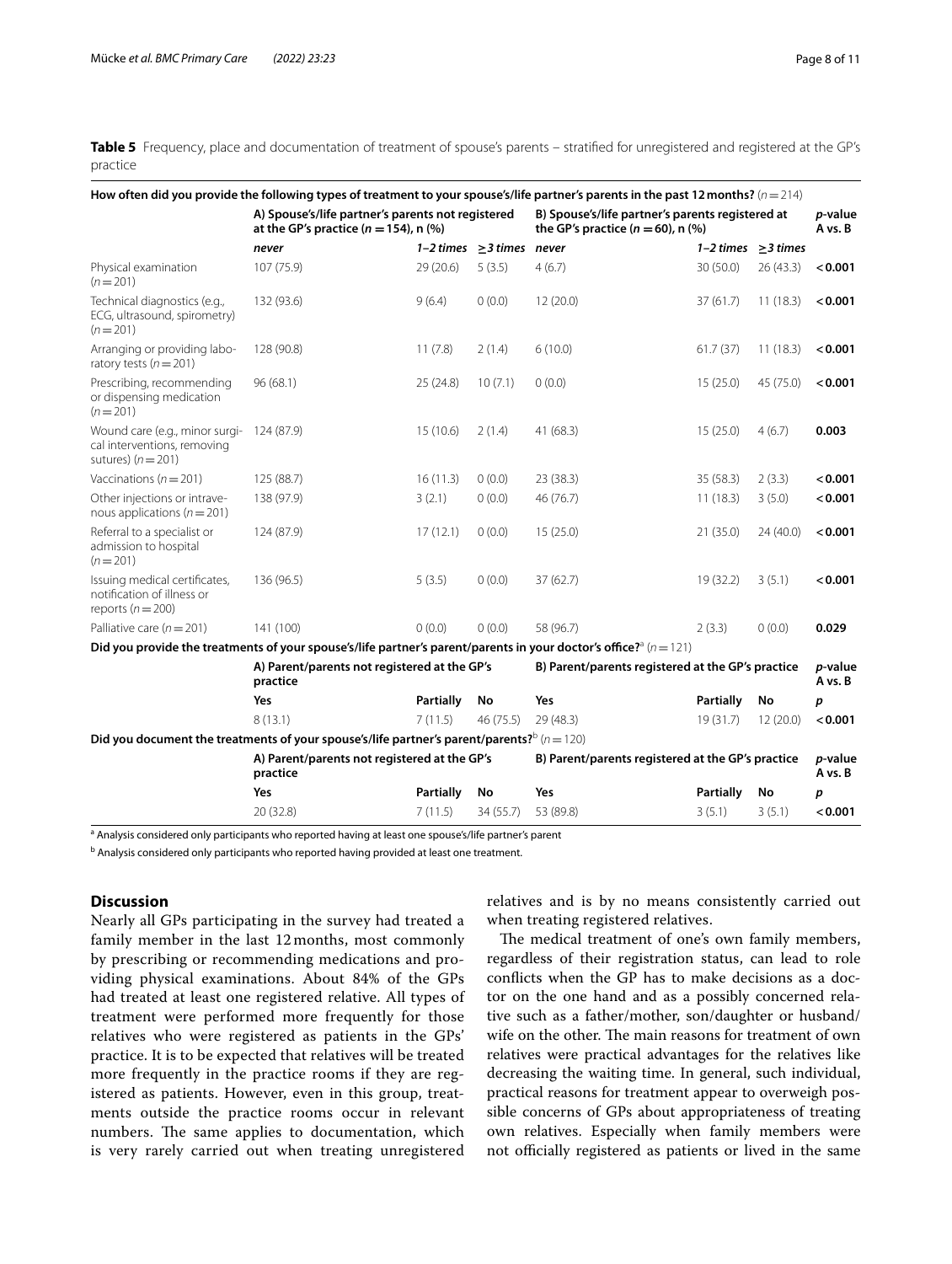<span id="page-8-0"></span>**Table 6** Factors influencing the frequency of treating family members

| a) Spouse/life partner ( $n = 306$ ) |             |                        |            |
|--------------------------------------|-------------|------------------------|------------|
| Independent variable                 | Beta        | 95% CI                 | p-value    |
| Male gender                          | 1.12        | $0.34 - 1.90$          | $0.005*$   |
| Joint Household                      | 1.52        | $0.21 - 2.83$          | $0.023*$   |
| Practice experience                  | 0.04        | $-0.03 - 0.12$         | 0.231      |
| Age                                  | 0.03        | $-0.05 - 0.12$         | 0.468      |
| Urban practice location              | $-0.21$     | $-0.93 - 0.51$         | 0.566      |
| b) Own children $(n=280)$            |             |                        |            |
| Independent variable                 | Beta        | 95% CI                 | p-value    |
| Joint household with $\geq$ 1 child  | 1.09        | $0.18 - 2.00$          | $0.019*$   |
| Urban practice location              | $-0.57$     | $-1.29 - 0.16$         | 0.125      |
| Practice experience                  | 0.06        | $-0.01 - 0.13$         | 0.089      |
| Male gender                          | $-0.32$     | $-1.10 - 0.45$         | 0.421      |
| Age                                  | $-0.03$     | $-0.12 - 0.06$         | 0.484      |
| c) Own parents $(n=235)$             |             |                        |            |
| Independent variable                 | <b>Beta</b> | 95% CI                 | p-value    |
| Practice experience                  | 0.12        | $0.01 - 0.23$          | $0.028*$   |
| Male gender                          | 0.99        | $-0.17 - 2.15$         | 0.094      |
| Urban practice location              |             | $-0.84 - 1.95 - 0.26$  | 0.132      |
| Age                                  | $-0.04$     | $-0.17 - 0.08$         | 0.506      |
| Joint household with $\geq$ 1 parent | 0.33        | $-1.34 - 2.00$         | 0.698      |
| d) Spouse's parents ( $n = 190$ )    |             |                        |            |
| Independent variable                 | <b>Beta</b> | 95% CI                 | p-value    |
| Male gender                          | 2.36        | $1.20 - 3.53$          | $< 0.001*$ |
| Age                                  | 0.09        | $-0.04 - 0.22$         | 0.154      |
| Practice experience                  |             | $-0.06$ $-0.18 - 0.05$ | 0.271      |
| Urban practice location              | $-0.50$     | $-1.59 - 0.60$         | 0.371      |
| Joint household with $\geq$ 1 spouse | 1.50        | $-2.28 - 5.28$         | 0.435      |

\* signifcant considering a 95% confdence interval

<span id="page-8-1"></span>**Table 7** Reasons for and against treating family members

household, treatment was seldom provided in the practice and documented.

Overall, as a GP being male and of higher age was associated with more frequent treatment of relatives. The results from this survey among German GPs are comparable to those from previous international studies among GPs and other professions. Several studies revealed that informal treatment of own relatives is common practice [[23,](#page-10-10) [24](#page-10-11)], especially among GPs and paediatricians [\[16,](#page-10-3) [25](#page-10-12), [26\]](#page-10-13). Treatment of the partner and own children is most common [\[27,](#page-10-14) [28\]](#page-10-15), which might be explained by a study that revealed that treating persons living in the same household feels natural and is uncomplicated for physicians [\[29\]](#page-10-16). In addition, GPs in diferent studies reported feeling more comfortable with treating their children compared to treating other relatives [[16](#page-10-3), [30](#page-10-17)]. Irrespective of the relationship to the family member and the living situation, treatment of relatives was found to be more common among male physicians [[16\]](#page-10-3), which is consistent with the results of the present study.

Regarding the content of care, several studies underline that treatment of own relatives includes, in particular, recommending and prescribing medications as well as performing physical examinations [\[16,](#page-10-3) [24,](#page-10-11) [26](#page-10-13), [31](#page-10-18)]. As outlined by the participants in the present study, these treatments are provided mainly for practical reasons [[14](#page-10-1), [16](#page-10-3), [26](#page-10-13)] and because the family members might have more confdence in a physician they know personally [\[14\]](#page-10-1). Like in our study, treatment demands outside the GPs' routine and difficulties in remaining neutral are key reasons for rejecting the treatment of family members [\[14,](#page-10-1) [31](#page-10-18), [32](#page-10-19)]. Interestingly, even though some authors raise ethical concerns about insufficient treatment documentation  $[13]$ , documentation seems to be neglected when treating relatives [[27](#page-10-14)].

| <b>Reasons for treatment</b>                                                                        | n   |                       | Mean $\pm$ SD Reasons against treatment                                   | n   | $Mean + SD$           |
|-----------------------------------------------------------------------------------------------------|-----|-----------------------|---------------------------------------------------------------------------|-----|-----------------------|
| Practical advantages for your relatives (e.g., waiting<br>time reduction, logistics)                |     |                       | 383 $4.32 \pm 1.34$ The treatment was outside your specialisation/routine |     | $374$ $3.33 \pm 1.63$ |
| Great confidence of your relatives in you and in your<br>medical skills                             |     | 381 $4.18 \pm 1.14$   | Difficulty in remaining objective during treatment                        |     | 375 1.98 ± 1.79       |
| Your relatives were only slightly ill and the necessary<br>treatment was manageable                 |     |                       | 383 3.93 $\pm$ 1.36 The relatives were very seriously ill                 |     | 368 $1.55 \pm 1.83$   |
| Your relatives expect you to be available for medical<br>treatment                                  |     | $385$ $3.71 \pm 1.59$ | The relatives should have looked for or consulted their<br>own GP         | 367 | $1.39 + 1.81$         |
| You know your relatives and can deal with individual<br>cases of illness better than other doctors. |     | 382 $3.55 \pm 1.55$   | The relatives would not have listened to medical<br>advice                | 369 | $0.94 \pm 1.37$       |
| Emergency                                                                                           | 379 | $2.77 \pm 1.93$       | Family conflicts                                                          |     | 374 $0.48 \pm 1.11$   |
| Your relatives asked you for a second opinion                                                       | 385 | $2.38 \pm 2.01$       |                                                                           |     |                       |
| You were travelling with your relatives                                                             | 381 | $2.07 \pm 1.91$       |                                                                           |     |                       |
| Your relatives only wanted to be treated by you and<br>would have been harmed otherwise             | 379 | $1.57 \pm 1.87$       |                                                                           |     |                       |
| No other GP was available (e.g., in a rural region)                                                 |     | 380 $0.54 \pm 1.26$   |                                                                           |     |                       |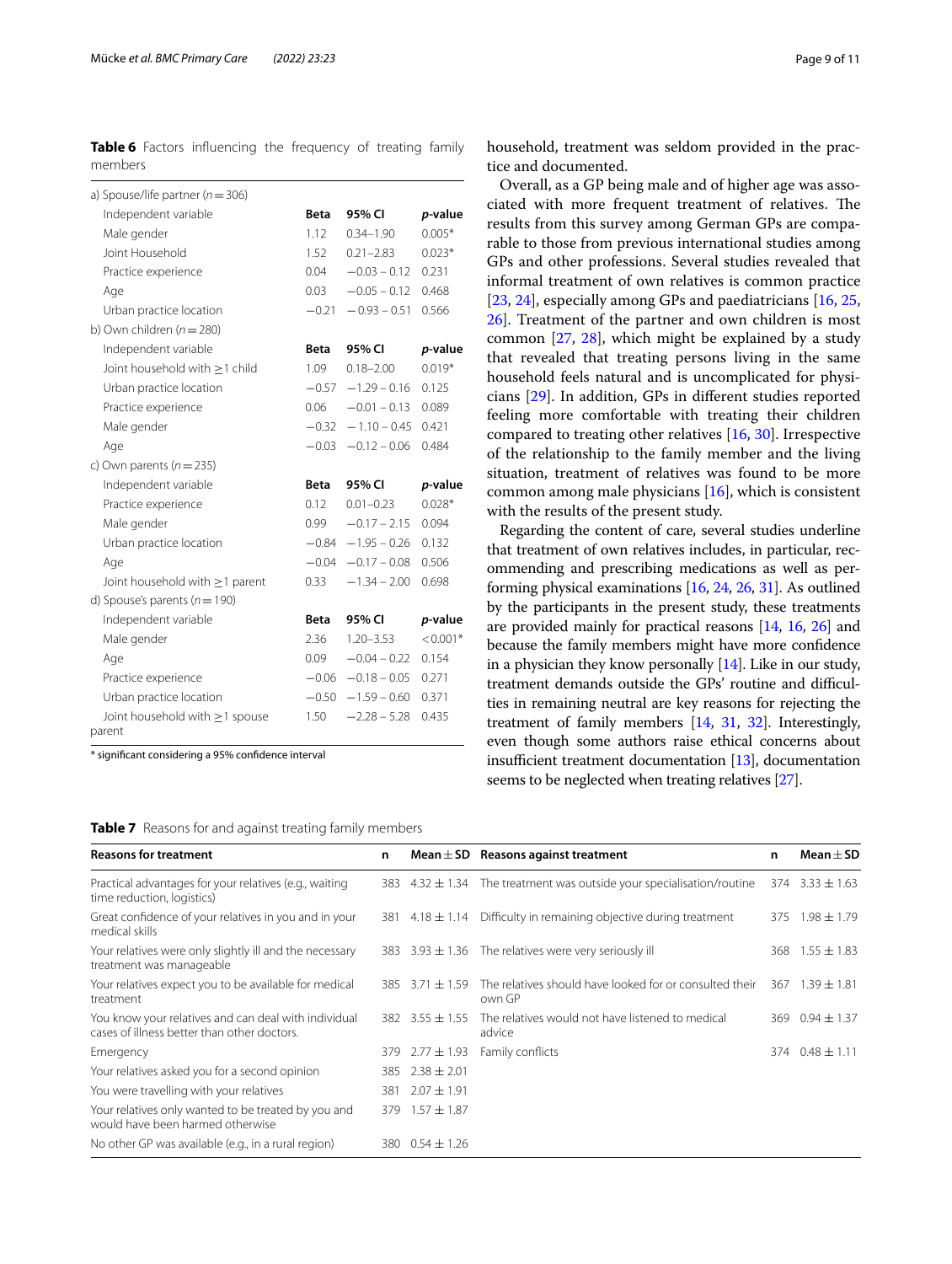#### **Limitations**

Overall, nearly 40% of all physicians who were invited to participate completed the questionnaire. Compared to other studies in the primary care setting, this response rate is quite high and thus a key strength of the study.

However, there are some potential limitations: As no incentives were provided, GPs who were more motivated or who have particular reservations about treating family members might be overrepresented in the sample. Ethnic origin may also have an infuence on treatment of relatives; this variable was not surveyed. In addition, GPs who do not have relatives or who live far away from their family might not have felt addressed by the survey and might be underrepresented. Therefore, selection bias cannot be excluded. Moreover, the study addressed GPs located only in the North Rhine region and used a stratifed approach regarding sex and practice location when inviting GPs. While gender proportions in our sample are representative of the North Rhine region, as a result of stratifcation more GPs from rural areas (52.7%) participated in the survey than from urban areas, even though only about 40% of practices are located in rural areas. However, no infuence of practicing in a rural area on treating relatives was found. Furthermore this study followed an exploratory approach in order to get insights into GPs treatment of relatives in Germany, multiple testing was present during analyses and some signifcant fndings might be due to chance.

## **Conclusions**

Based on the results of this study we conclude that treatment of physician's relatives represents a subject of high everyday relevance in Germany, since nearly all GPs in primary care are involved in the treatment of family members. This includes informal medical advice and treatment of relatives' at home but also regular medical care of family members who are registered in the GPs' practices. We found that male and experienced GPs are more involved in the treatment of relatives than their female and less experienced colleagues.

Frequent at-home treatments and low documentation rates of treatment of relatives could be signs of deviations from the professional routine. Further research on the quality of care in families of physicians is necessary to assess potential risks due to deviations from the routine. Some of the main reasons for treating own relatives are practical considerations (e.g., time savings) and explicit or implicit expectations of family members which may lead to role conficts for the physicians. To better understand this issue, further research on the views and beliefs of physicians and family members is required. Furthermore, we conclude that the issue of treating one's relatives should be addressed in undergraduates' medical training, vocational training and continuing medical education. Moreover, it should also be included in the Medical and Ethical Guidelines for Physicians.

#### **Acknowledgements**

Our thanks go to all GPs who supported the study.

#### **Authors' contributions**

AM, SW and NAM designed the study. Supervised by AM and MP, NAM conducted the study. MP and NAM analysed the data. AM, CK and AS drafted the frst manuscript which was critically reviewed by NAM, MP, SW and VK. All authors read and approved the fnal manuscript.

#### **Funding**

Open Access funding enabled and organized by Projekt DEAL. This research received no specifc grant from any funding agency in the public, commercial or not-for-proft sector.

#### **Availability of data and materials**

The datasets analysed within the scope of this study are available from the corresponding author on reasonable request.

#### **Declarations**

#### **Ethics approval and consent to participate**

The study obtained ethical approval from the Ethics Committee of the Medical Faculty of the Heinrich Heine University Düsseldorf (6094R, 10/30/2017). Participants received written information and provided informed consent. All methods were performed in accordance with the relevant guidelines and regulations.

## **Consent for publication**

Not Applicable.

#### **Competing interests**

The authors declare that they have no competing interests.

#### **Author details**

<sup>1</sup> Institute of General Practice, Medical Faculty, Heinrich-Heine-University Düsseldorf, Düsseldorf, Germany. <sup>2</sup>Chair of General Practice II and Patient-Centredness in Primary Care, Institute of General Practice and Primary Care, Faculty of Health, Witten/Herdecke University, Witten, Germany.

#### Received: 16 August 2021 Accepted: 19 January 2022 Published online: 03 February 2022

#### **References**

- <span id="page-9-0"></span>1. Mortsiefer A. "Diese Tabletten schreibt mir immer meine Mutter auf".: Wie können Ärzte verantwortlich mit Krankheitsfällen in ihrer eigenen Familie umgehen? In: Kalitzkus V, editor. Familienmedizin in der hausärztlichen Versorgung der Zukunft. Düsseldorf: Dup Düsseldorf Univ. Press; 2013.
- <span id="page-9-1"></span>2. Bundesärztekammer. (Muster-)Berufsordnung für die in Deutschland tätigen Ärztinnen und Ärzte. 2018. [https://www.bundesaerztekammer.](https://www.bundesaerztekammer.de/fileadmin/user_upload/downloads/pdf-Ordner/MBO/MBO-AE.pdf) [de/fleadmin/user\\_upload/downloads/pdf-Ordner/MBO/MBO-AE.pdf.](https://www.bundesaerztekammer.de/fileadmin/user_upload/downloads/pdf-Ordner/MBO/MBO-AE.pdf) Accessed 31 Jan 2022.
- <span id="page-9-2"></span>3. American Medical Association. Code of Medical Ethics: AMA; 2016.
- <span id="page-9-3"></span>4. Medical Board of Australia. Codes, Guidelines and Policies; 2014.
- <span id="page-9-4"></span>5. Câmara Dos Deputados. Deputados; 1932.
- <span id="page-9-5"></span>6. General medical council. Good medical practice regulating doctors good medical practice; 2006.
- <span id="page-9-7"></span>7. Canadian medical Accociation. Code of Ethics and Professionalism: CMA; 2018.
- 8. Helsedirektoratet. Helsepersonelloven med kommentarer; 2012.
- De Norske Legeforening. Etiske regler for leger; 2015.
- <span id="page-9-6"></span>10. KNMG. Richtlijn niet-aangaan of beëindiging behandelingsovereenkomst: KNMG. 2005. [https://www.knmg.nl/advies-richtlijnen/knmg-publi](https://www.knmg.nl/advies-richtlijnen/knmg-publicaties/geneeskundige-behandelingsovereenkomst.htm) [caties/geneeskundige-behandelingsovereenkomst.htm.](https://www.knmg.nl/advies-richtlijnen/knmg-publicaties/geneeskundige-behandelingsovereenkomst.htm) Accessed 31 Jan 2022.
- <span id="page-9-8"></span>11. Committee on Bioethics. Policy statement--Pediatrician-family-patient relationships: managing the boundaries. Pediatrics. 2009;124:1685–8. [https://doi.org/10.1542/peds.2009-2147.](https://doi.org/10.1542/peds.2009-2147)
- <span id="page-9-9"></span>12. Snyder L. American College of Physicians Ethics Manual: sixth edition. Ann Intern Med. 2012;156:73–104. [https://doi.org/10.7326/0003-4819-](https://doi.org/10.7326/0003-4819-156-1-201201031-00001) [156-1-201201031-00001](https://doi.org/10.7326/0003-4819-156-1-201201031-00001).